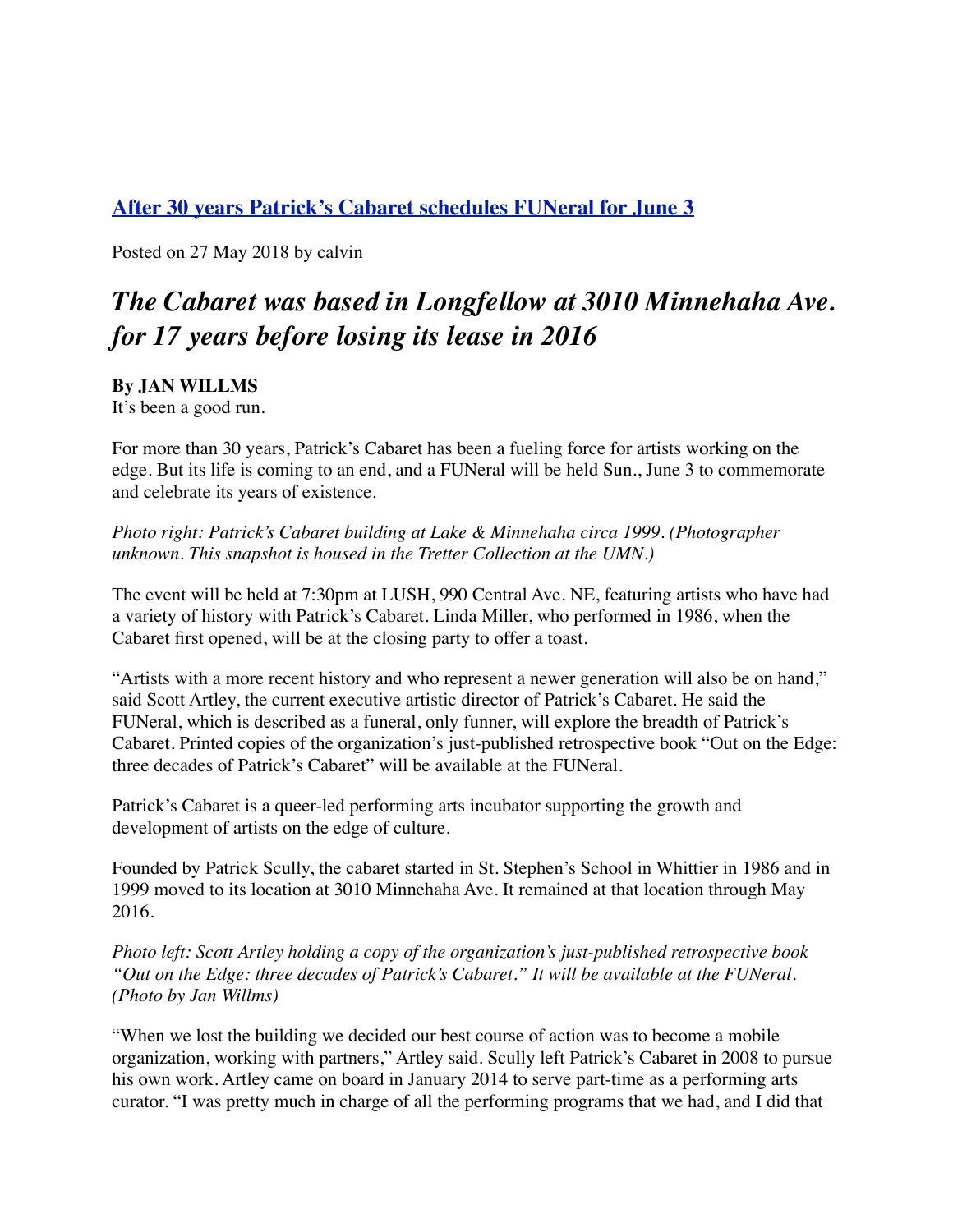for two years," he said. "In 2016 I became the executive artistic director, adding the managerial and administrative part to what I had already been doing."

After leaving the Minnehaha location, Patrick's Cabaret offered performances at a variety of venues throughout the Twin Cities. "We also developed other services and programs, working with artists in new ways," Artley explained. "We actually served more than twice the number of artists we used to on two-thirds of the budget."

*Photo right: Symone Smash-It in "Controlled Burn: queer performance for a world on fire" in 2016 at Intermedia Arts. (Photo by Ari Newman)*

He said the organization maintained a couple of desks at Intermedia Arts, but that space was lost in November 2017. Artley has been th

e only full-time employee, but he has been assisted by an associate director working half-time, a program assistant working ten hours a week, and four interns working at various levels. "So I have a team, which is great," Artley added.

"One of the things I changed starting in 20114 as performing arts curator was to revamp our cabaret program, which was the signature program that we had been doing since 1986," he said. "I focused on having themed events, sort of a thread between different acts, which made appearances feel more cohesive and made the artist feel more connected to each other. I think audiences really enjoyed seeing performances that had a connecting line between all of them."

#### *Photo left: Kat Purcell & Marcel Michelle-Mobama, co-producers of "Lightning Rod" 2018 at the Phoenix Theater. (Photo by Ari Newman)*

Artley said the guest curator program was something that had been done for a while. "I sort of expanded how we brought in other artists, curating and producing their own shows. So basically a year ago I stopped curating shows and really became support for a cohort of curators who were in charge of their own shows."

"We also started a thing called Controlled Burn, queer performance for a world on fire. It was named after the practice of controlled burning on the prairie to promote new growth. We did that in December 2016, 18 acts of queer performance, right after the election when emotions were still pretty raw."

Another new program started under the cabaret umbrella was one called Lightning Rod, described as a radical performance of experimentation where a group of about 35 artists came together. "We had writers, directors, and performers, creating new work that was inspired by what was happening that week. Everyone met on Sunday, and by Friday we had six new pieces or performances that were written, directed and performed within that week," Artley said.

The name Lightning Rod came from a phrase that kept coming up, according to Artley. He said people would often ask "What is Patrick's Cabaret?" He said the answer he kept hearing was "Patrick's Cabaret has always been a lightning rod for the electricity in the air."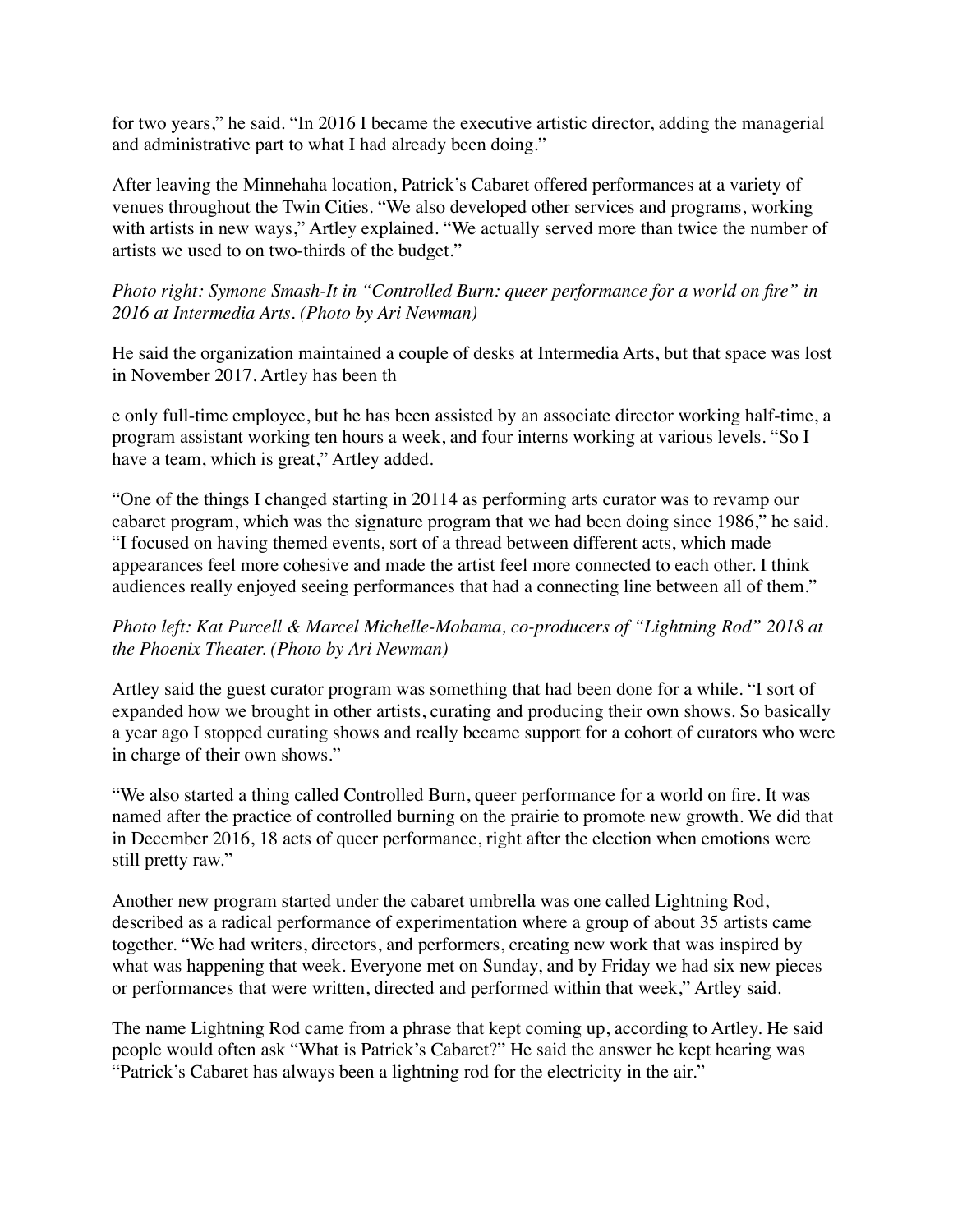"We have always been a home for some of the more electric performers in town, and a space to have some of the harder conversations about what is going on in our world. So Lightning Rod felt like a very apt name for these events that drew from what was happening this week and what artists had to say about it."

### *Photo right: Participants of "Lightning Rod" in 2017 at Intermedia Arts. (Photo by Ari Newman)*

Patrick's Cabaret also had a program called Raw Material, previously called the Calof Series. It provided a space for artists to try showing their works in progress and having an audience discussion about it. Starting in 2017, Patrick's Cabaret artists worked with members of the Aliveness Project, a community center for and driven by people living with HIV.

But even with its many programs and performances, Patrick's Cabaret has been struggling since losing its building on Minnehaha. "It was just becoming increasingly difficult for us to find sources of stable funding that would allow us to be what we want to be," Artley said. "Our financial predictions in January said we would go into the red in August. Closing with such advance notice has meant we could have one last amazing season and go out on our own terms, looking like what we want to look like and doing what we want to do."

"There will no longer be a Patrick's Cabaret except in memory," he said. "But there is really a lot of interesting stuff happening in the Twin Cities."

Artley said there had been conversations monthly since February about what can be done to create an environment where artists who are on the edge of culture can thrive. "These conversations have been beautiful and truthful. We have our last one in mid-June."

Artley said things are being done to move the legacy of Patrick's Cabaret forward. The Controlled Burn program has been transferred to the 20% Theatre. Programs are moving forward with Soo VAC, an agency that has been a partner in artist education and professional development. Patrick's Cabaret is creating a toolkit for Lightning Rod with Springboard for the Arts so that anybody can create their own version of that program. And, archives from Patrick's Cabaret are being donated to the University of Minnesota.

"It has been a really exciting and challenging time to lead this organization, and I'm proud of the work we have done. I wish we could keep going. We are not closing because we want to, but because there is no other way forward that we think really honors the history of Patrick's Cabaret," said Artley. "I am grateful to everyone who has made this organization happen so far, to all the people who have made this platform exist for the last three decades."

#### *A Message from Patrick Scully about the closing of Patrick's Cabaret*

*Thirty-two years ago I organized a performance in the vast, airy gym on the first floor of St Stephen's School in Whittier. It began with an idea, fueled only by passion and talent.*